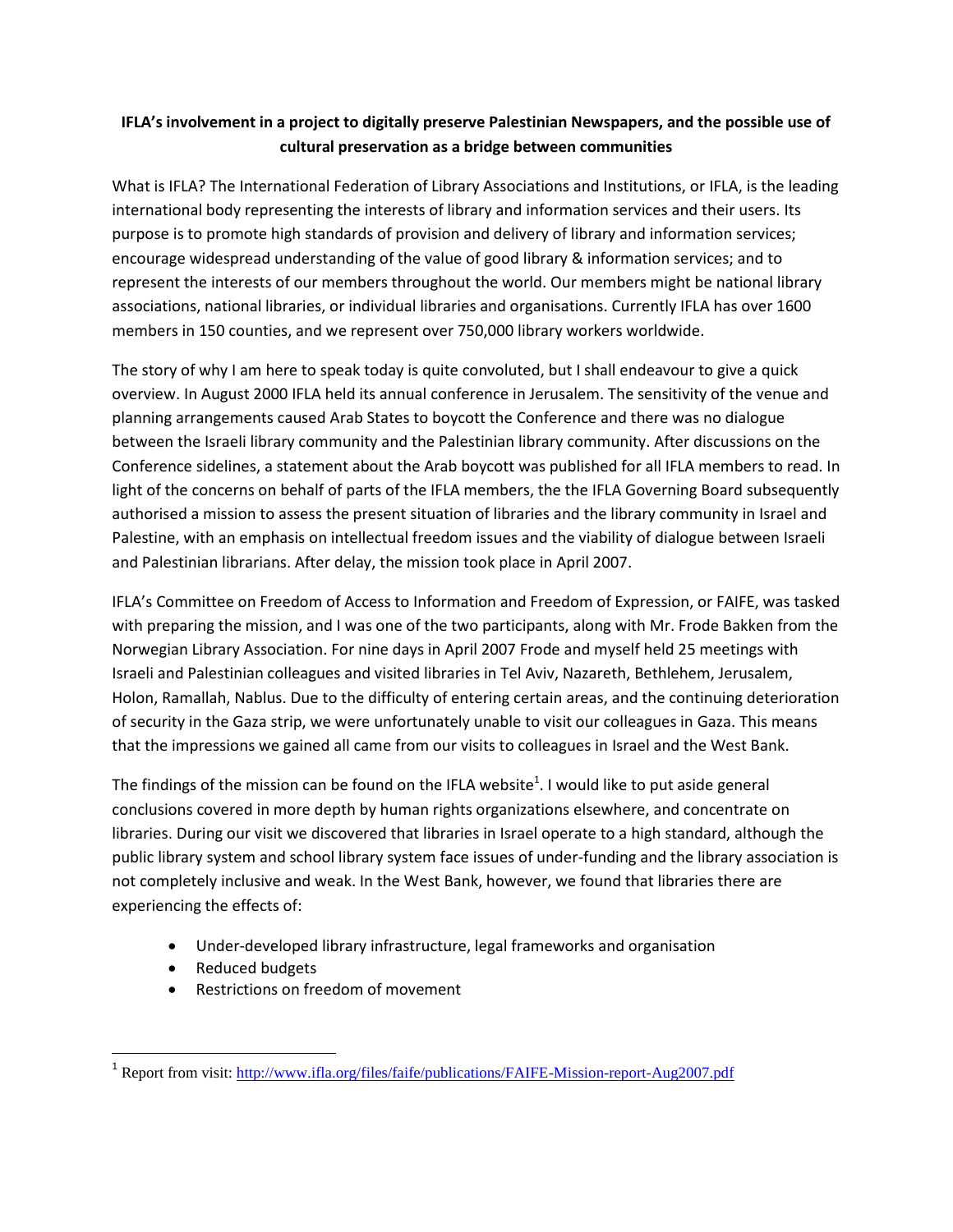- Outdated and under-funded library education, and a lack of knowledge of current library practices elsewhere in the world
- The 'greying' of the library profession
- Self censorship and restricted collection development as a result of interference in book deliveries
- Physical damage to library and information institutions (7)
- Communication between library professionals in the West Bank and Gaza is extremely restricted, limited only to telephone and email
- Communication between library professionals in the West Bank is profoundly affected by restrictions on freedom of movement, leading drastically reduced effectiveness of associations and committees

At the time of the visit conditions did not exist for effective co-operation between Israeli and Palestinian library colleagues, although we felt it could be said that was some willingness to increase co-operation in the future. Overall my main impression was this: Israeli librarians know virtually nothing about the situation of Palestinian librarians, and vice versa.

Following the visit we made some recommendations. Again, I will concentrate on just a number here. We recommended that IFLA should provide training in general modern library practice to the Palestinian library community, in the form of workshops to take place at various locations in the Occupied Palestinian Territories. This year we began this by funding training programmes for Palestinian school librarians.

IFLA should hold a conference on the subject of libraries and human rights in the Occupied Palestinian Territories – we held this extremely successful conference in March last year, and have since followed up with colleagues in Norway and the West Bank to look at an extended training programme from 2010.

Of most relevance here, however, was the recommendation that IFLA's core activity on Preservation and Conservation, PAC, should offer advice to the Palestinian Ministry of Culture on the need for digitisation of Palestinian cultural heritage. PAC focuses on issues of preservation and initiates worldwide cooperation for the preservation of library materials.

The project you will hear about today is perhaps a first step in implementing this third recommendation. Along with a colleague I visited the Givat Haviva peace library in 2007. During our visit we were introduced to the collection of local Palestinian newsprints from Israel and Palestine since the beginning of the 20<sup>th</sup> century and told of plans to digitise and make available the collection with the aid of UNESCO and a number of small donors. IFLA did not have the chance to revisit the progress of the project until earlier this year, when another project in Jerusalem also came to our attention. This project of digital preservation has been carried out at the Al Aqsa Mosque Library through the help of and in collaboration with the British Library's Endangered-Archives Programme. Again, the project deals with preserving Palestinian newspapers, although this time there were no plans to make the digitised materials available.

Through connections made from our previous visits IFLA encouraged participants in both projects to submit a proposal for funding a small exercise in information and experience exchange, whereby the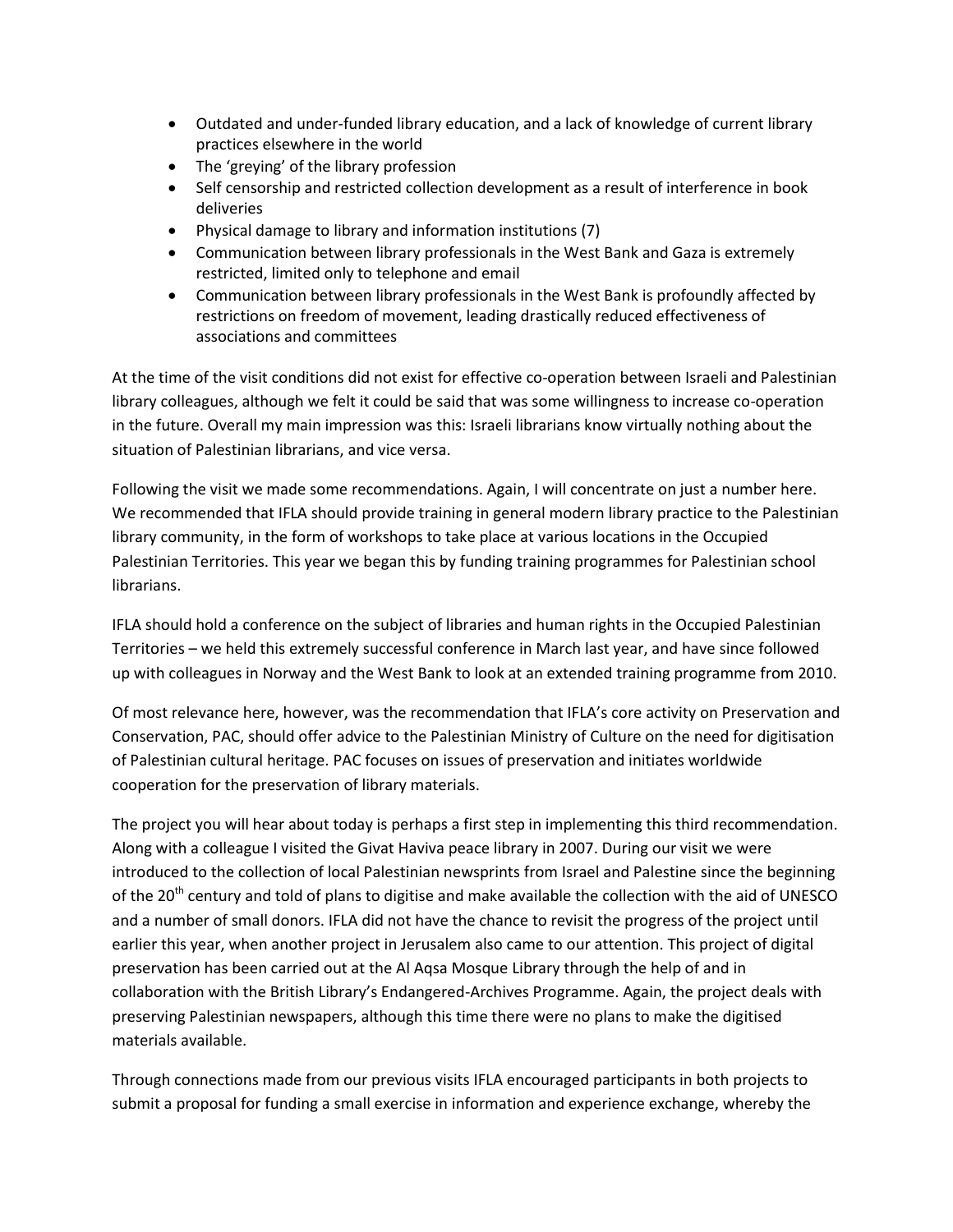development of the Givat Haviva digitised collection would be analysed in a way that would turn the lessons learnt from this case study into a platform that would serve all existing and future projects of this kind. Knowledge and experience gained at the two institutes would be shared, standards discussed and a common semantic basis built in order to avoid duplication of work in the future.

Following preliminary meetings with all participants, a pilot project using a Greenstone software module in Arabic has been started to develop ways to enrich both collections, and hopefully find a way to involve other researchers and members of the public in the project. I shall let my co-presenters go into further detail, but suffice to say IFLA, with the help of funding from the Swedish International Development and Co-operation Agency (Sida) was able to provide funding to get the project off the ground.

What would IFLA like to see happen next? In the short term, we want to see success of the project you are about to hear about, and we wish to publicise it among our members – and hopefully gain support for the future. But in the long term, more co-operation between institutions in both the Israeli and Palestinian communities will clearly be needed for real success. Historical Palestinian newspaper collections exist in several archives in Israel and Palestine, not just in Givat Haviva and Al-Aqsa – they are also found at the Dayan Centre in Tel Aviv, Nablus University and there is a microfilm collection at the Jewish National and University Library here in Jerusalem. The political circumstances prevent many researchers and the general public from accessing this important heritage. Most Palestinians cannot gain access to archives in Israel, including Palestinian archives in Jerusalem, and are not able to use the material held in them.

IFLA believes that professional dialogue and the development of professional institutions in civil society can transcend political boundaries and help towards peace and reconciliation between people in situations of conflict. We would like to see increased communication and future co-op between Israeli and Palestinian librarians; even if our 2007 visit, and communications since then, mean that this is not yet something we can consider in the near future.

Nevertheless, as an internationally recognised, standards-setting library organisation IFLA has a responsibility to encourage librarians around the world to take bold steps towards increasing access to information across borders. Digitisation of archival material is one way of doing this, by preserving heritage and memories in a way that can be immediately shared across the physical and cultural divides. This is one of the very limited actions that the archivists, guardians of such valuable material can do to contribute to peace efforts and to bring nations closer to each other. The work that you will hear about in the presentations this morning is simply a very small, but extremely valuable, start to increasing access to cultural heritage across borders.

While it is clear that freedom of physical movement going to be an issue for the foreseeable future for Israeli and Palestinian citizens, it is also apparent that Internet access in Israel, the West Bank and Gaza is going to increase in the coming years. Librarians and archivists must take advantage of this, and begin to seek ways of increasing access to cultural heritage online for those who are unable to physically travel to where it is present. I firmly believe that those of us who work in libraries and archives wish to see our